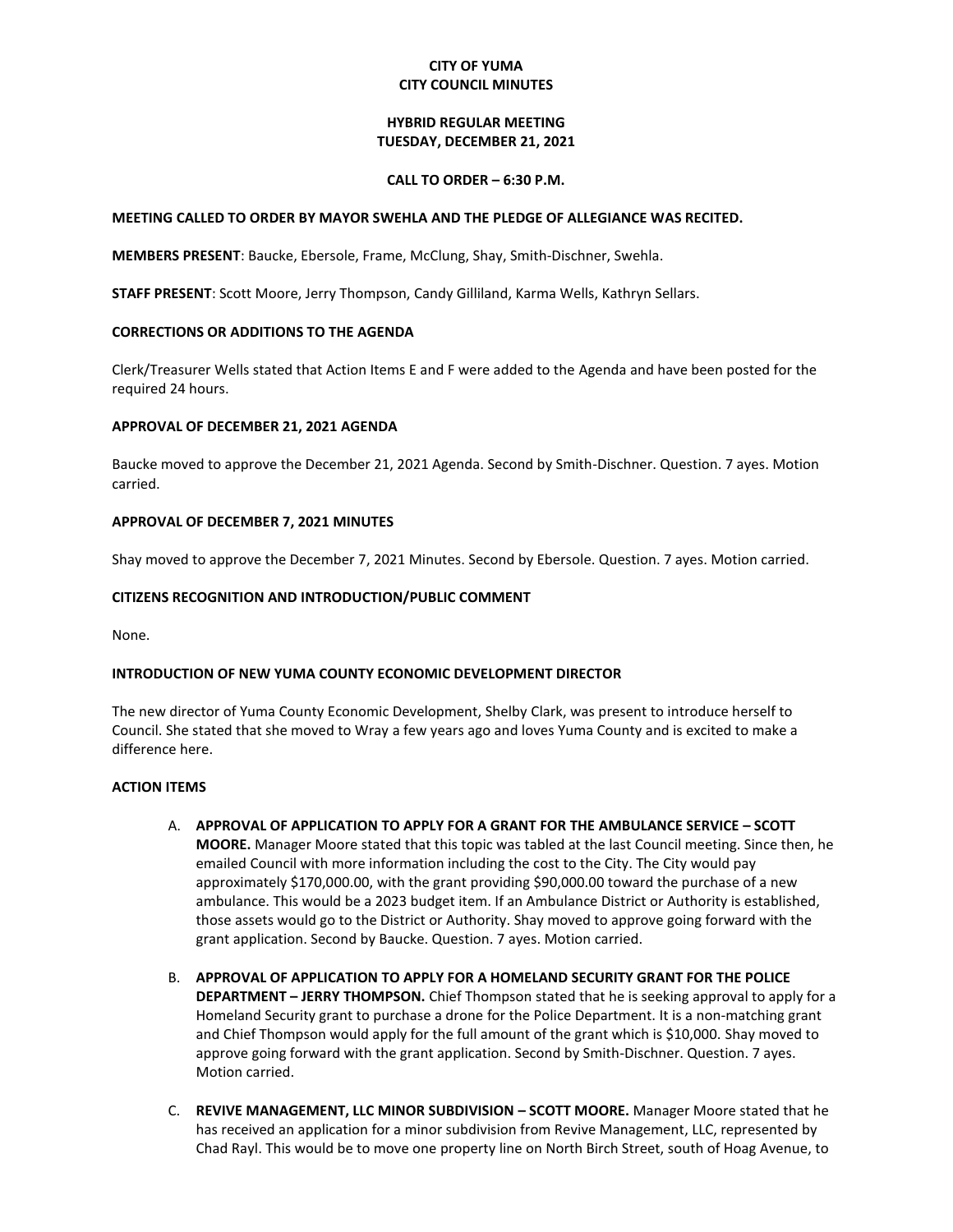the north by 100 feet. This move would also allow better access to the City's easement behind the development. Shay moved to approve the application for a minor subdivision for Revive Management, LLC. Second by Ebersole. Question. 7 ayes. Motion carried.

- D. **NUTRIEN'S 1ST MINOR SUBDIVISION – SCOTT MOORE.** Manager Moore stated that he has received an application for a minor subdivision from Nutrien Ag Solutions. They would like to subdivide their property to remove a house that sits on their property, so that they may sell it. Shay moved to approve the application for a minor subdivision for Nutrien Ag Solutions. Second by Ebersole. Question. 7 ayes. Motion carried.
- E. **RESOLUTION #40, SERIES OF 2021 (DETERMINING THAT THE REGULAR MUNICIPAL ELECTION TO BE HELD ON TUESDAY, APRIL 5, 2022 SHALL BE A MAIL BALLOT ELECTION) – KARMA WELLS.** Clerk/Treasurer Wells stated that the purpose of this Resolution is to set the upcoming April election as a mail ballot election rather than a polling place election. Baucke moved to approve Resolution #40, Series of 2021. Second by Shay. Question. 7 ayes. Motion carried.
- F. **RESOLUTION #41, SERIES OF 2021 (CITY CLERK TO SET COMPENSATION FOR ELECTION JUDGES AND PAY SUCH COMPENSATION) – KARMA WELLS.** Clerk/Treasurer Wells stated that this Resolution allows her to set and pay compensation to the election judges in the upcoming election. She said that she contacts the Yuma County Clerk and pays the same amount that they pay to their election judges. Smith-Dischner moved to approve Resolution #41, Series of 2021. Second by Shay. Question. 7 ayes. Motion carried.
- G. **APPROVAL OF BILLS – KARMA WELLS.** Clerk/Treasurer Wells provided Council with an additional list of bills. Shay moved to approve the bills. Second by Ebersole. Question. 7 ayes. Motion carried.
- H. **PURCHASES IN EXCESS OF \$5,000 – SCOTT MOORE.** There were no purchases in excess of \$5,000.

## **ADDITIONAL BUSINESS**

None.

## **REPORTS**

## **CITY MANAGER, SCOTT MOORE**

Manager Moore presented Council with more information regarding the recycling grant that has been discussed at prior meetings. He stated that he has received the agreement and along with Attorney Sellars, they are not comfortable with the agreement as it is written, saying it may obligate the City for a longer term than we can commit to. Manage Moore has looked at the option of treating the recycling service as a vendor, but does not know if that would jeopardize the grant. He spoke with Ms. Reva Phillips of the Southeast and East Central Recycling Association regarding the grant. She will meet with her board sometime after the first of the year and let us know.

Manager Moore stated that the new trash truck is broken again and will be out of service until after the first of the year. For now, we are keeping up with the trash collection. There is an option to rent a trash truck if needed. He also said that the sewer vacuum truck is fixed and ready to go.

Manager Moore stated that the Meet and Eat program has extended an invitation to Council to attend their lunch and sing-a-long tomorrow at 11:30 a.m.

### **CITY CLERK/TREASURER, KARMA WELLS**

Clerk/Treasurer Wells provided Council with the Sales Tax Report, Finance Report and the 3<sup>rd</sup> quarter Fire Pension Report.

### **CHIEF OF POLICE, JERRY THOMPSON**